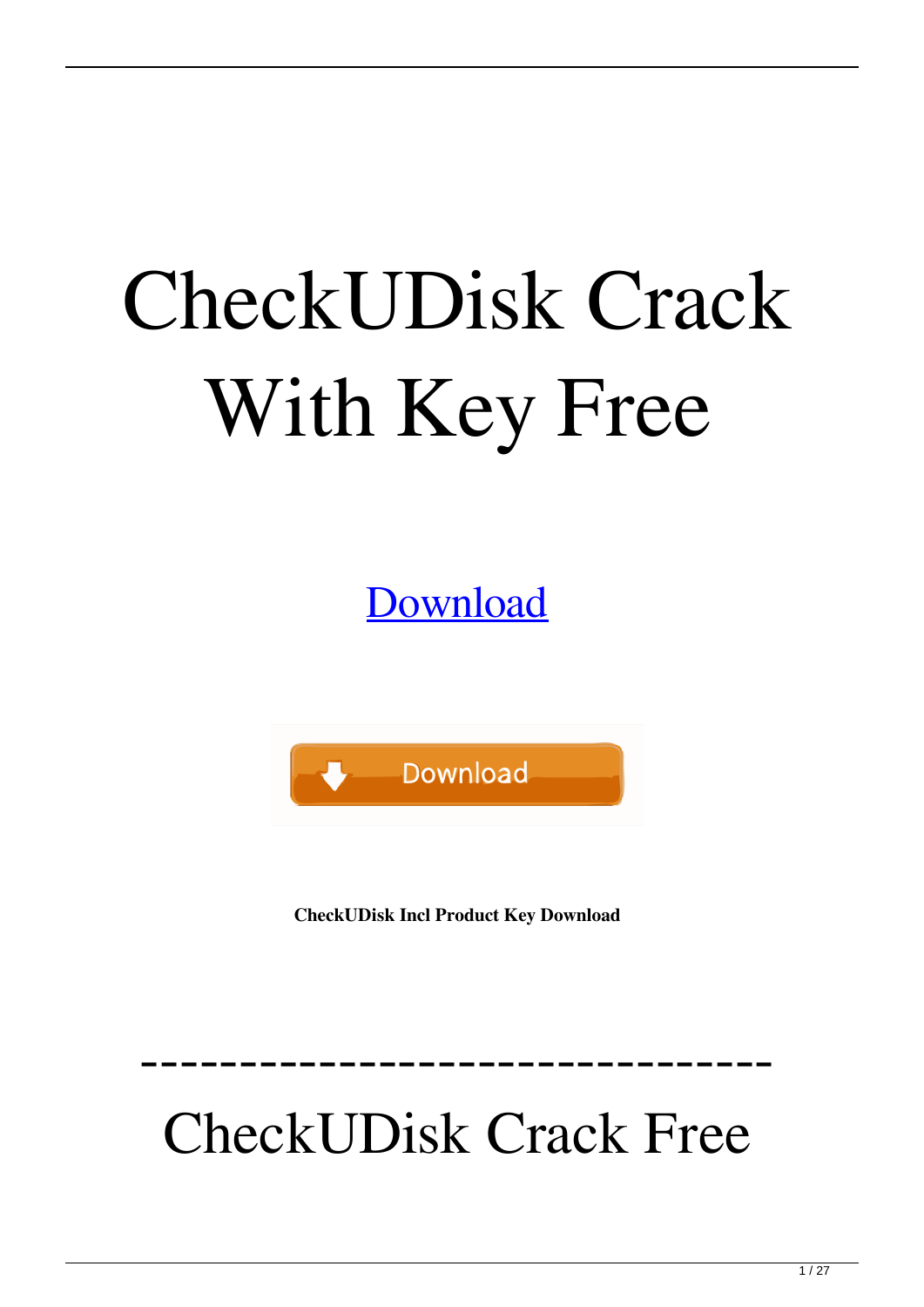Download is a tiny and portable application dedicated for Windows computers, which can be used to check out device information on USB devices. It's capable of detecting the devices connected to all USB ports, including peripheral devices, enabling you to simply select an entry from a list to view the related details. CheckUDisk Requirements:

on Windows Vista and above

--------- Runs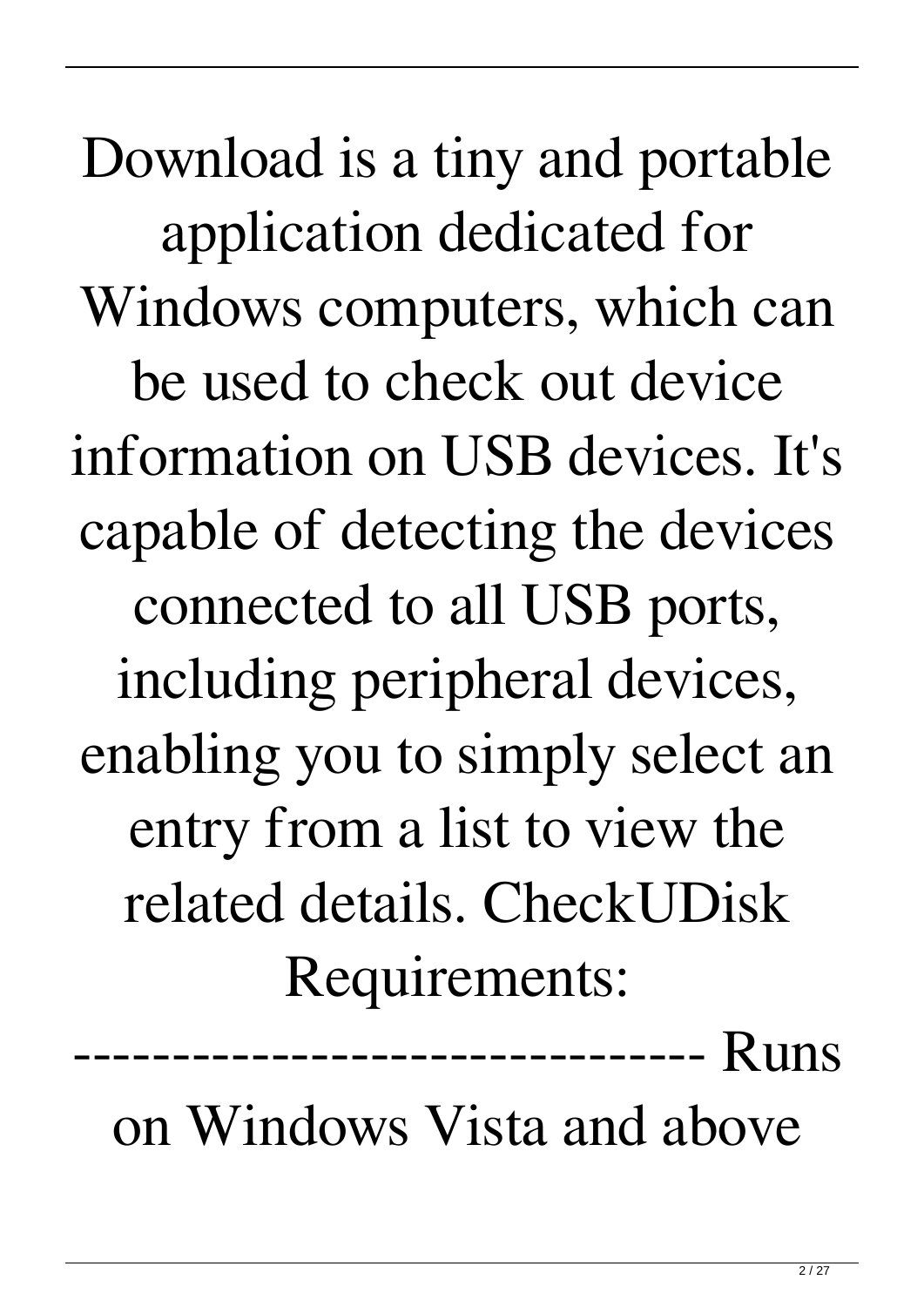CheckUDisk Limitations:

-------------------------------- Not

supported for Windows Vista and below CheckUDisk Version:

------------------ 2.2

Last updated: 2019-12-02 CheckUDisk Screenshot:

Review CheckUDisk

--------------------------------

--------------------------------

CheckUDisk, a portable app, is dedicated to Windows computers. It can be used to view USB device information,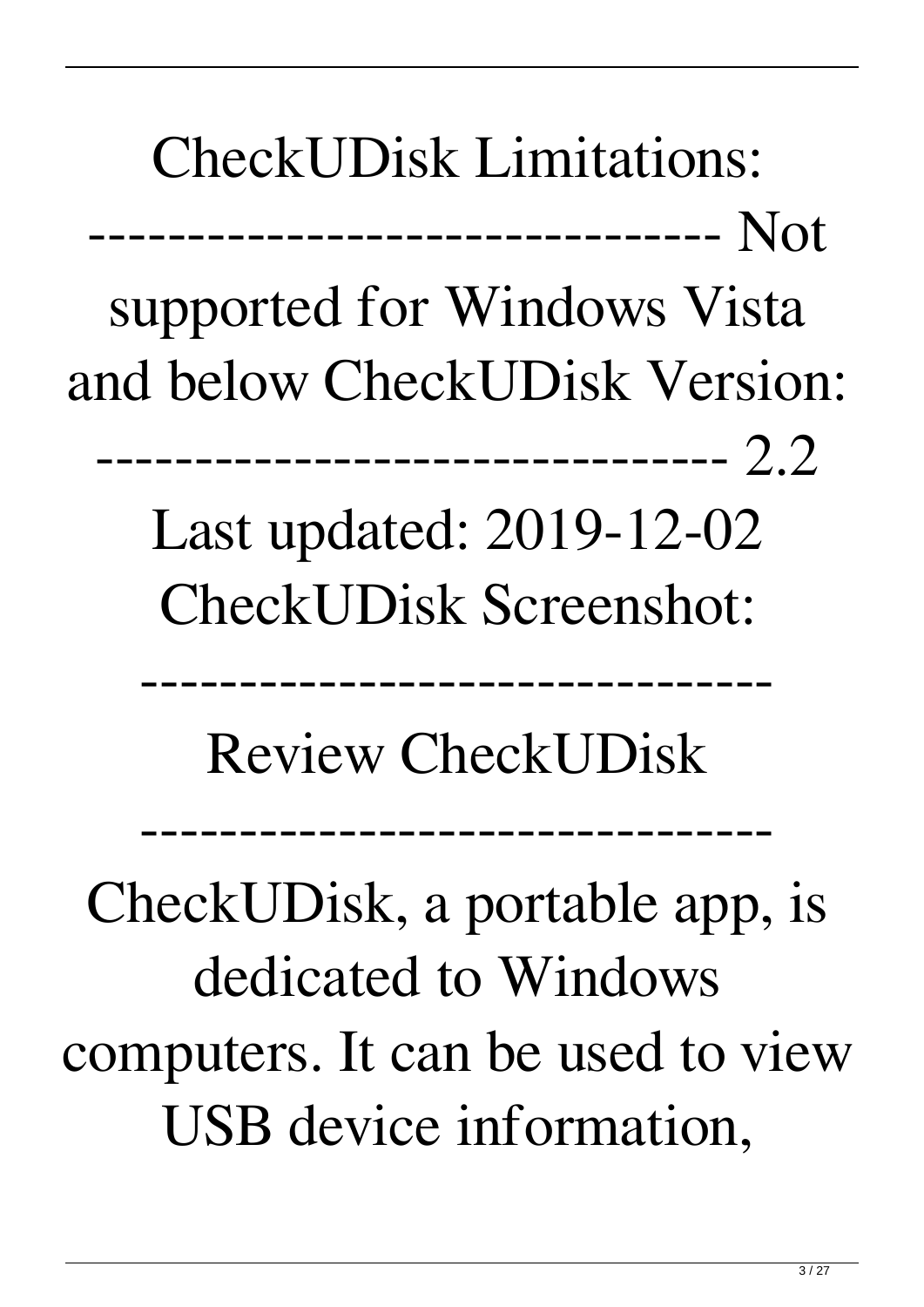including the serial number, vendor, product and many others. The application is capable of detecting and listing USB device information at startup. It's not necessary to perform any installation and the app doesn't use any space on the system. It doesn't create any files on the hard drive. The interface of the application is quite simple and has a single window that lists all the USB devices connected to the computer. You can easily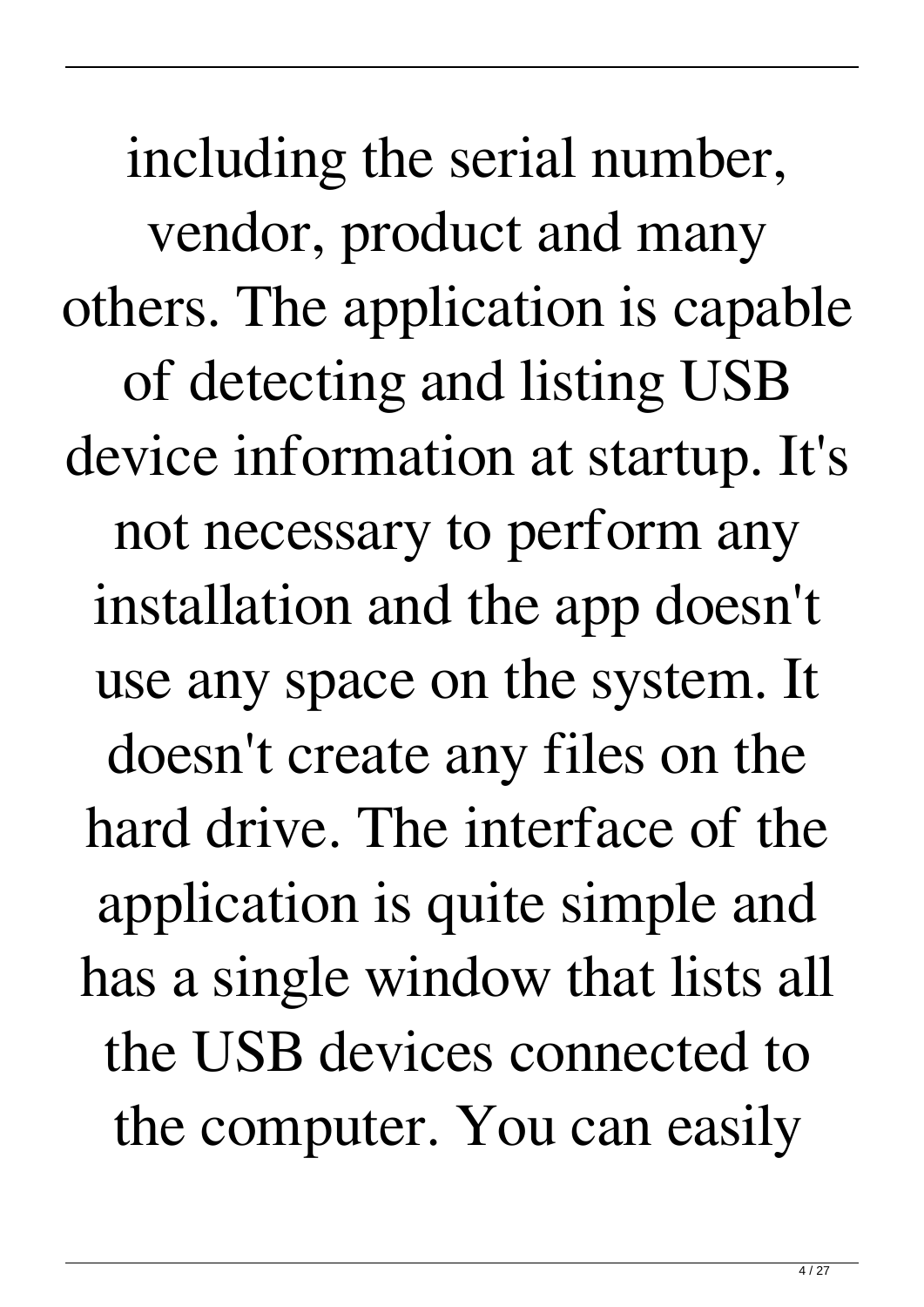select an entry in the list to view the related information. Besides the device name, vendor and product information, CheckUDisk is able to display: the size of the storage device, the speed, the product and vendor description, and more. In addition, the app allows you to safely eject the selected USB device and to copy the selected information to the clipboard. Unfortunately, CheckUDisk is not able to save the data to file.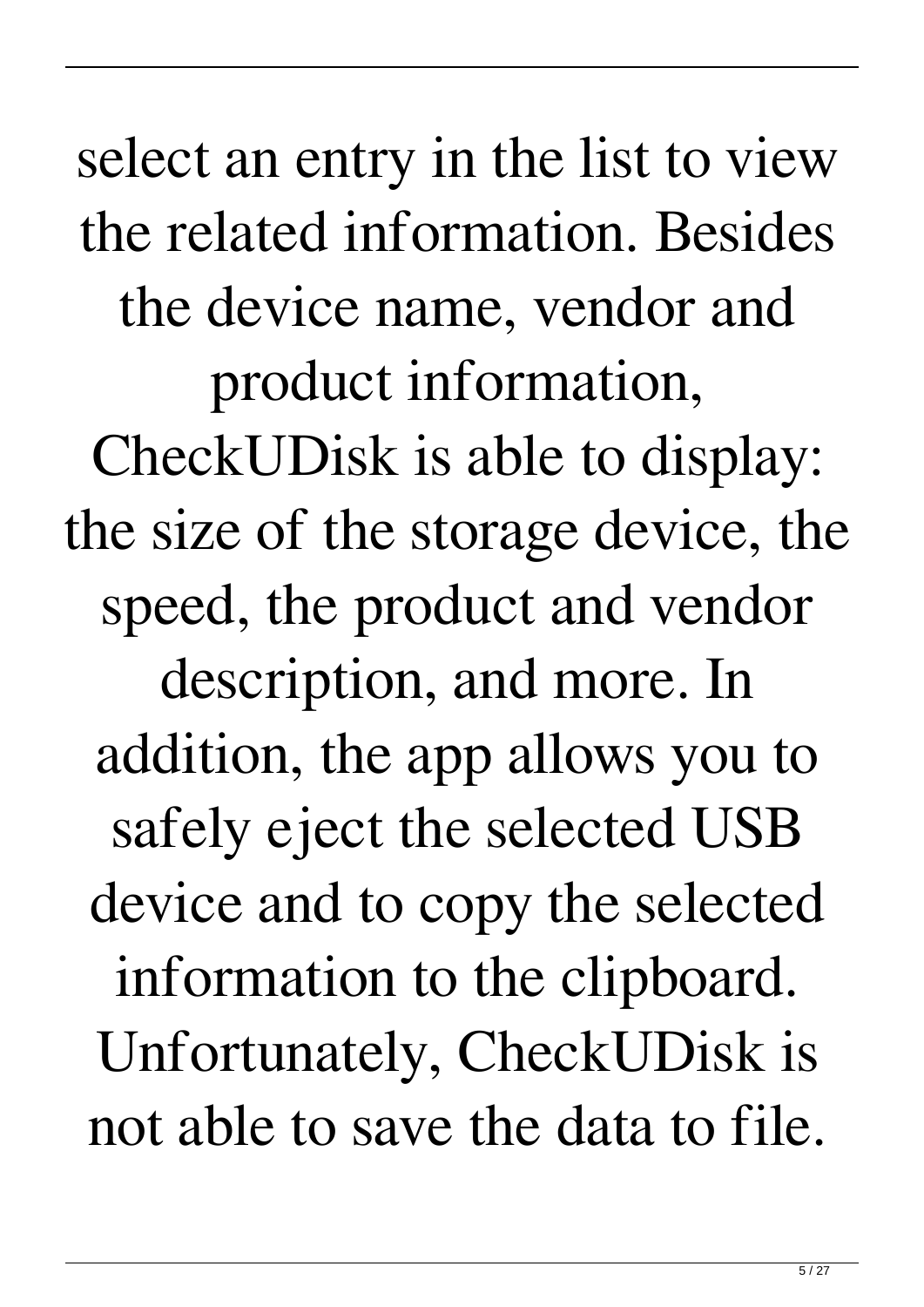Also, CheckUDisk includes an option to filter USB device information by the product name. This way, you can see only those devices with the same model name as the selected entry. Moreover, CheckUDisk is a portable application, capable of detecting USB devices. You can use it with Windows Vista and above. It's a lightweight, free application that will help you to examine USB device info using a portable app. Disclaimer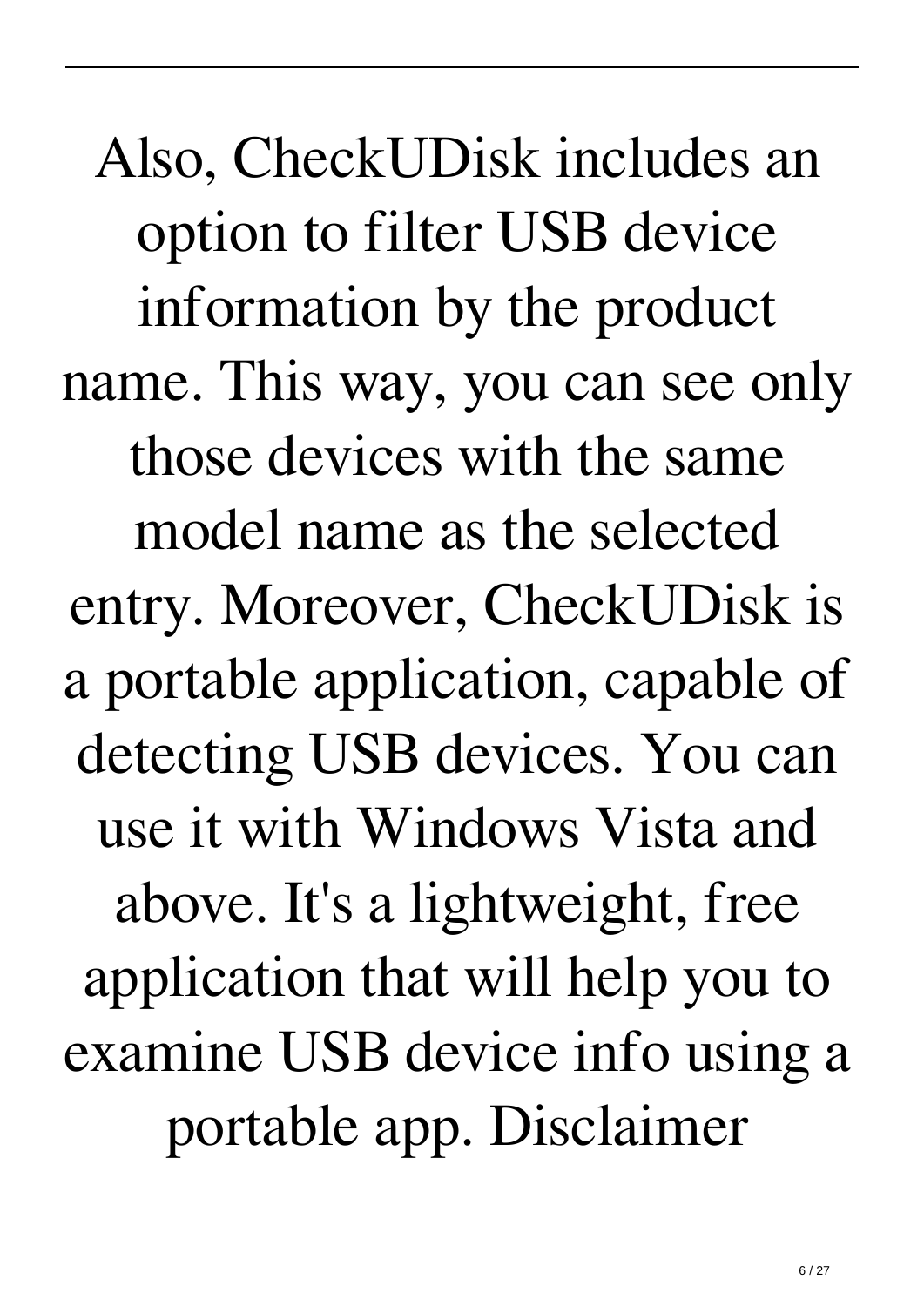Download.cnet.com does not contain software virus nor link to malware websites. You can browse safely.Mayotte Airport Mayotte Airport is an airport serving Mayotte, an island of the Comoros archipelago in the Indian Ocean. The airport is on the island of Grande Comore. The runway is just long

**CheckUDisk Crack+ Keygen Full Version Free Download X64 (Updated 2022)**

#### > Now it is easy to create macros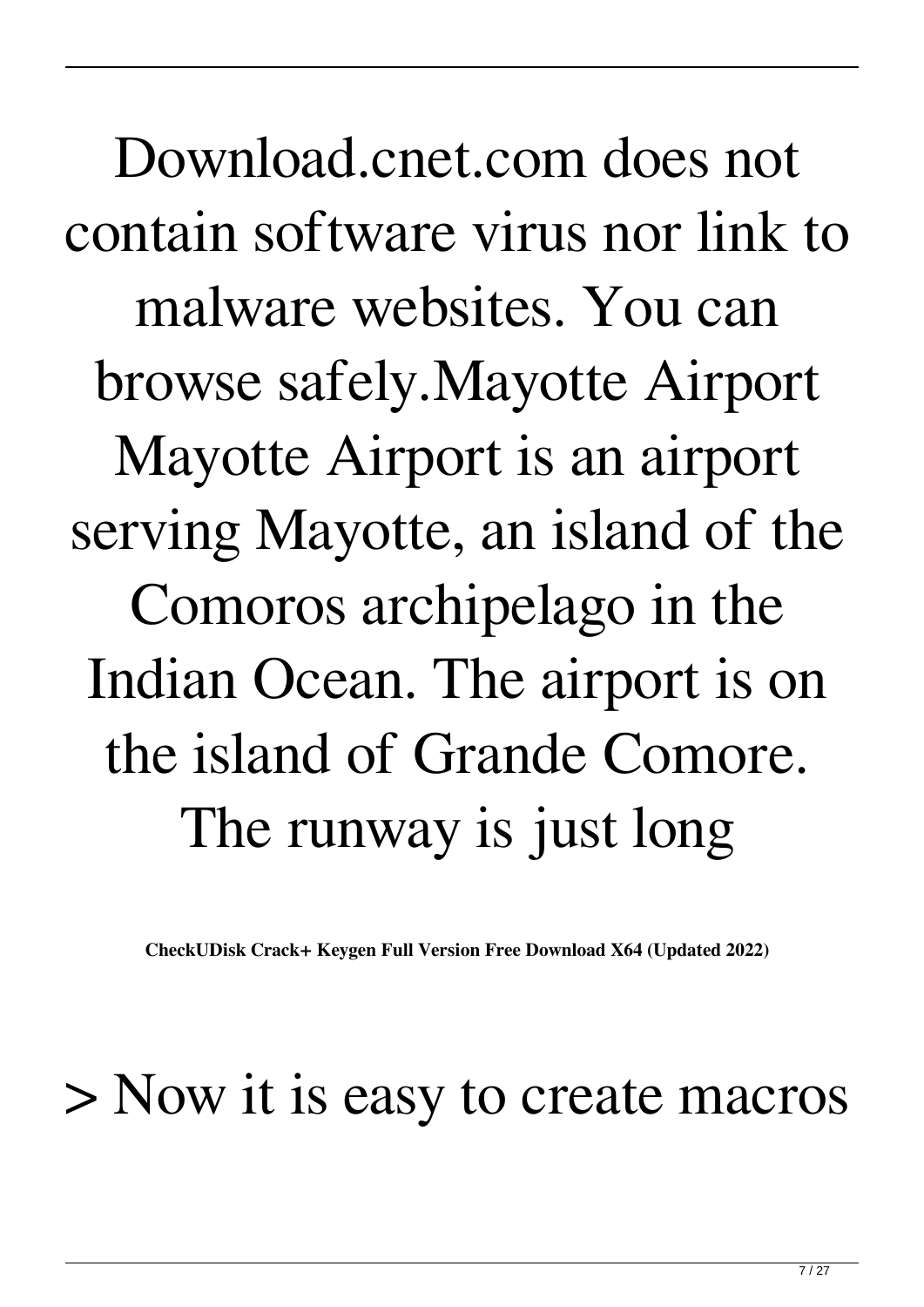in any application or any Window. > Keymacro makes it possible to add macros to any software that supports hot keys. > It can be used in many types of programs, like Photoshop, Office Applications, Internet Browsers, Video Editors, etc. > This is a freeware utility, completely free to use and have on your computer. > You can choose any Hot key combination and assign it to a macro, like "Ctrl + S", "Alt + F", etc.  $>$  To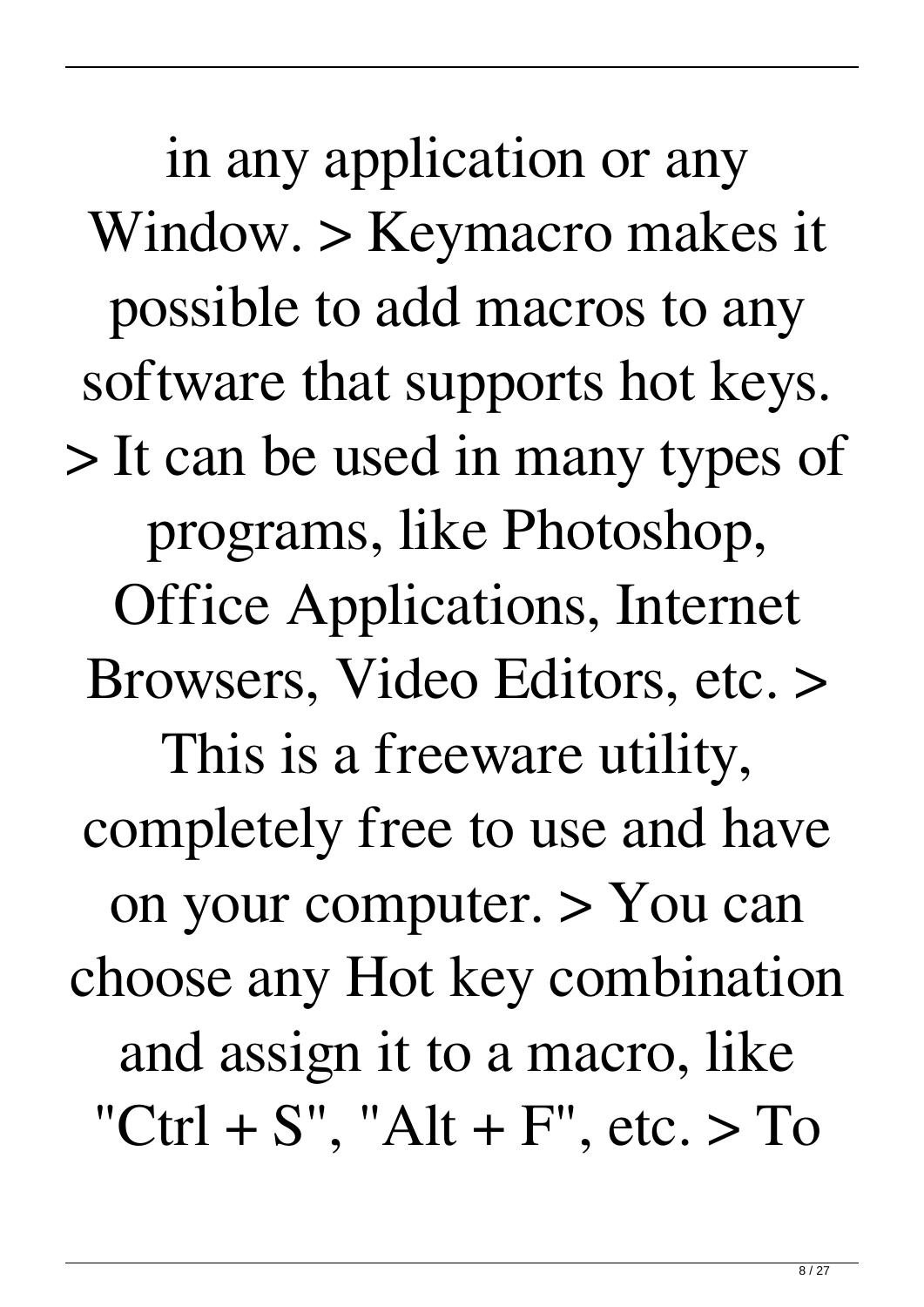create new macros, press the "New" button. > To edit existing macros, press the "Edit" button. > To delete a macro, press the "Delete" button. > To clear the entire list of macros, press the "Delete All" button. > Use the "Show Hot Keys" button to see the number of currently existing hot keys, plus the number of macros. > Use the "Preferences..." button to change hot key combinations. > Use the "Help" button to view the Help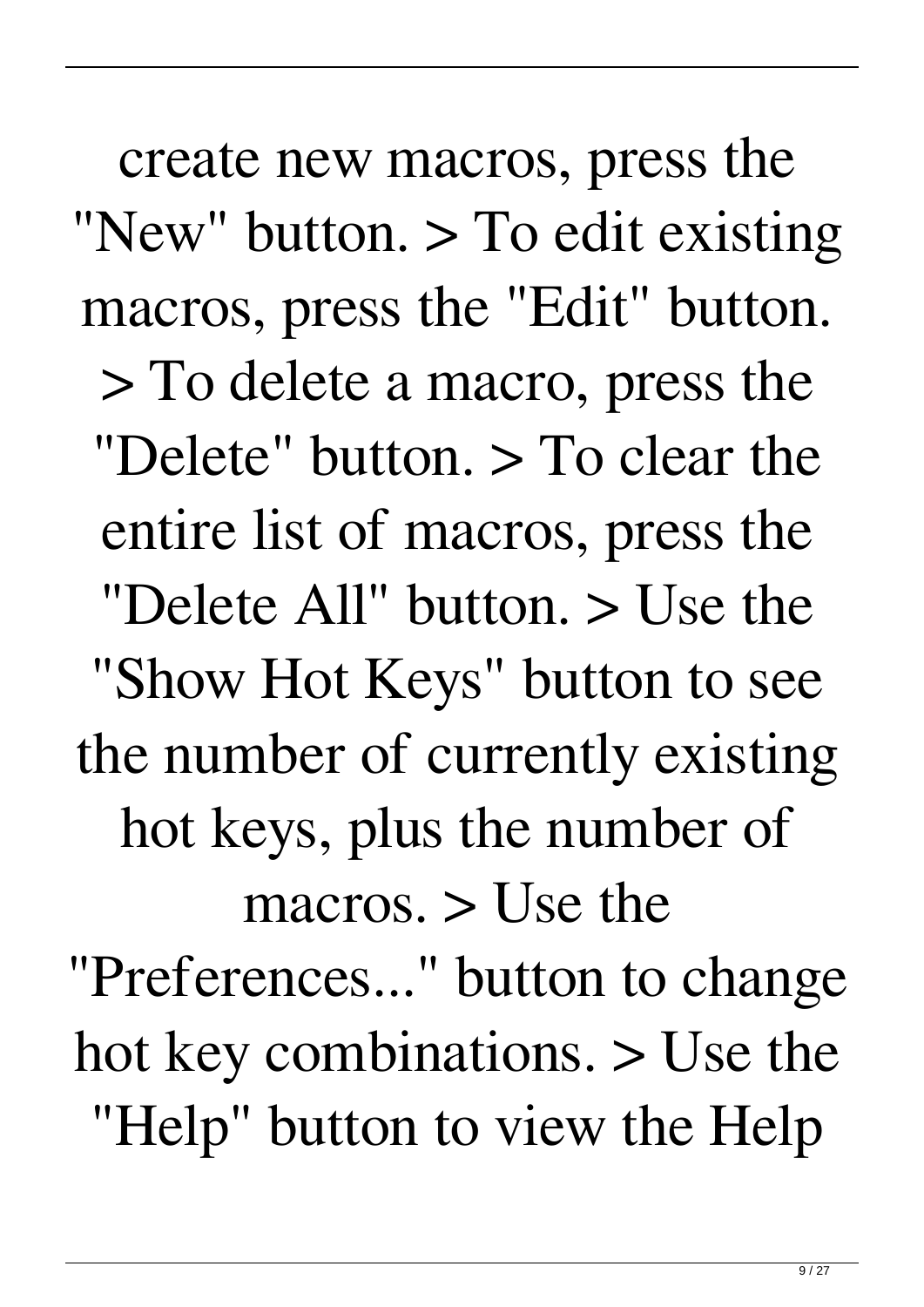Menu. A: USBView is a free utility for Windows that will display all of the data attached to a USB device (excluding internal drives). and it was growing more on sale. The rhino is painted gray, much less threateninglooking in real life. The fence is round rather than oval. The form of the box is natural looking rather than fake. The elephant in this sale was the Samsonite suitcase, pictured on the left of the picture. I knew this, and I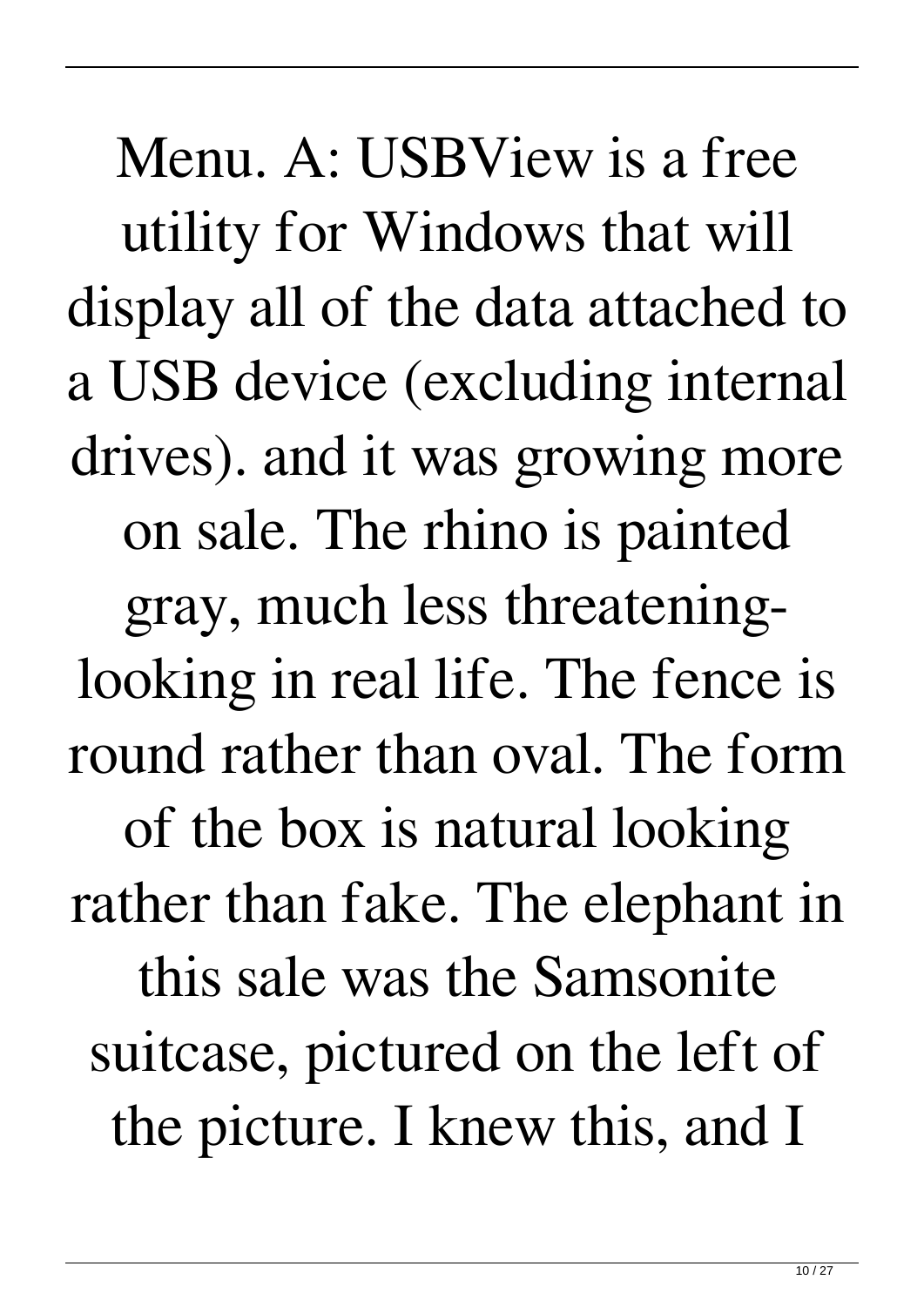couldn't believe it because I've never seen the elephant in Samsonite design. The case looked just like any Samsonite suitcase, down to the little "Samsonite" logo on the side, the same logo that would appear on all Samsonite luggage. There were all sorts of options available for the case in the catalog, not only the double case in red and the single in beige, but all sorts of other looks. At first, I thought that Samsonite had brought out a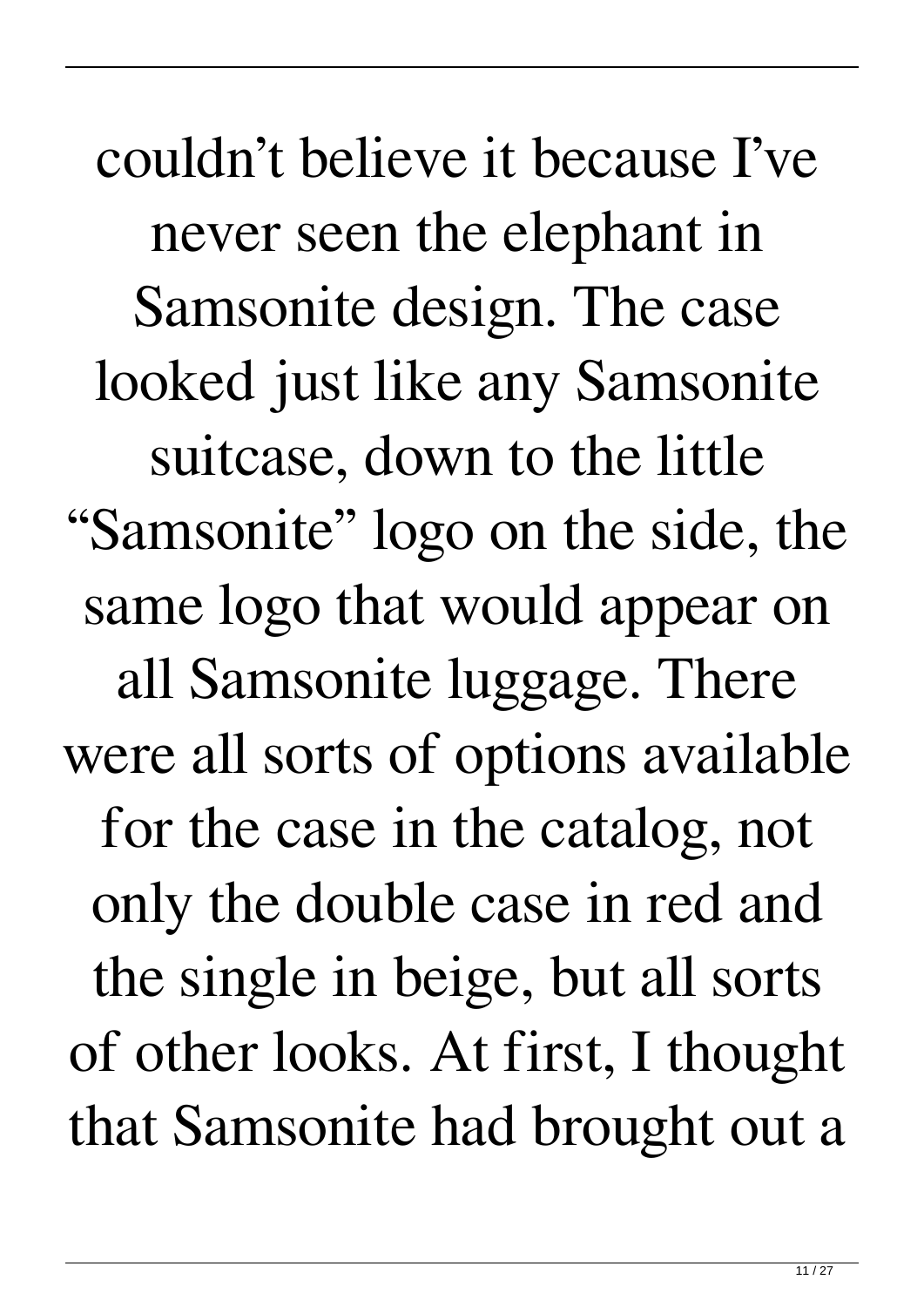case that they didn't have or didn't sell very well. But then I noticed that they were selling the single case in a different color scheme than the double case, and in fact, the case had a different look than the double case. This was the C'est La Vie case, pictured on the right. This had a different look, with 81e310abbf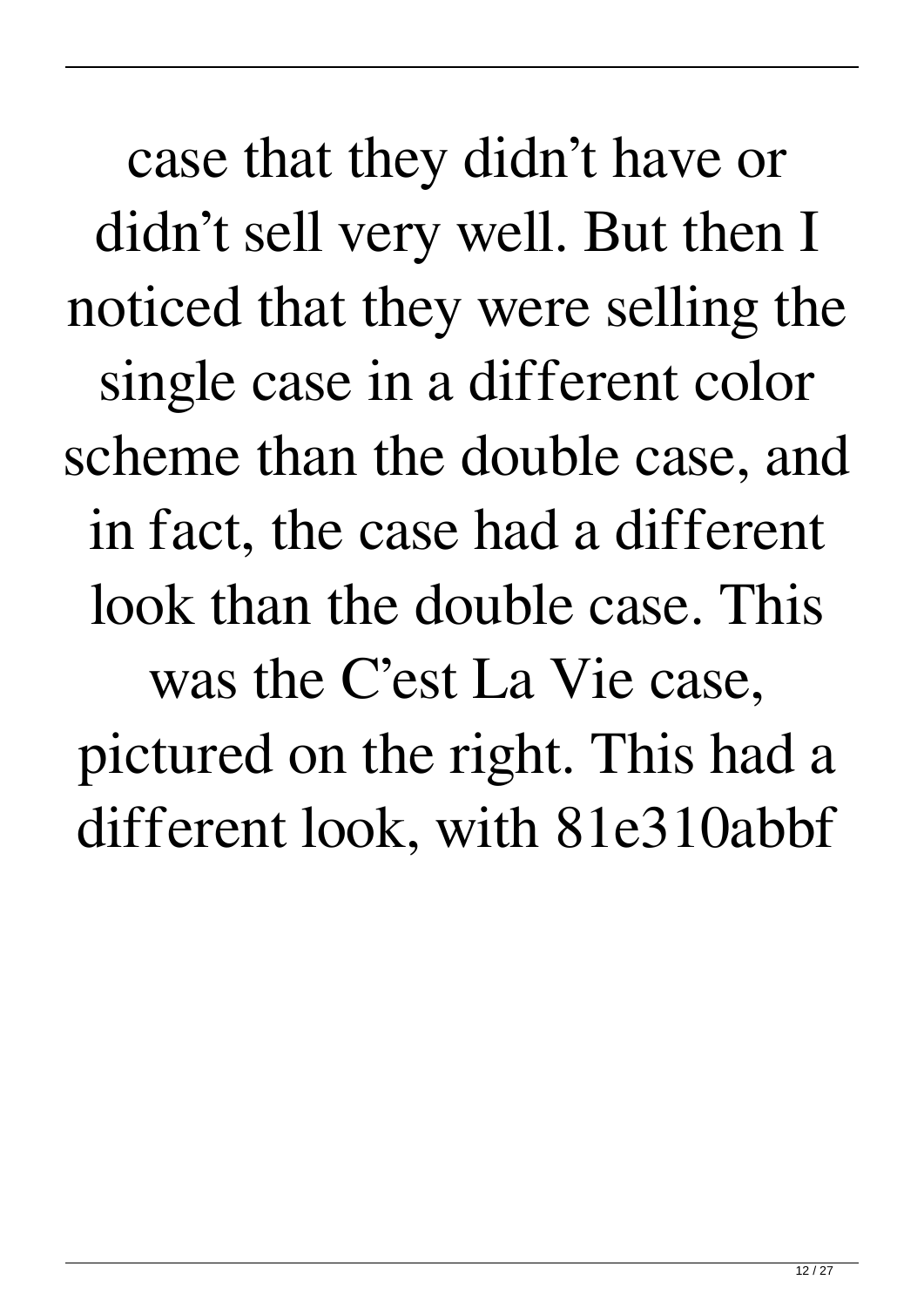Attention! The last update to this software was on 10-Mar-2015, and now this page could not find the last version. This program may not be used as it is. It may be used as a small utility to determine some info about USB storage devices. It's for educational purposes only. You should NEVER plug USB devices into your PC when this program is open. Compatibility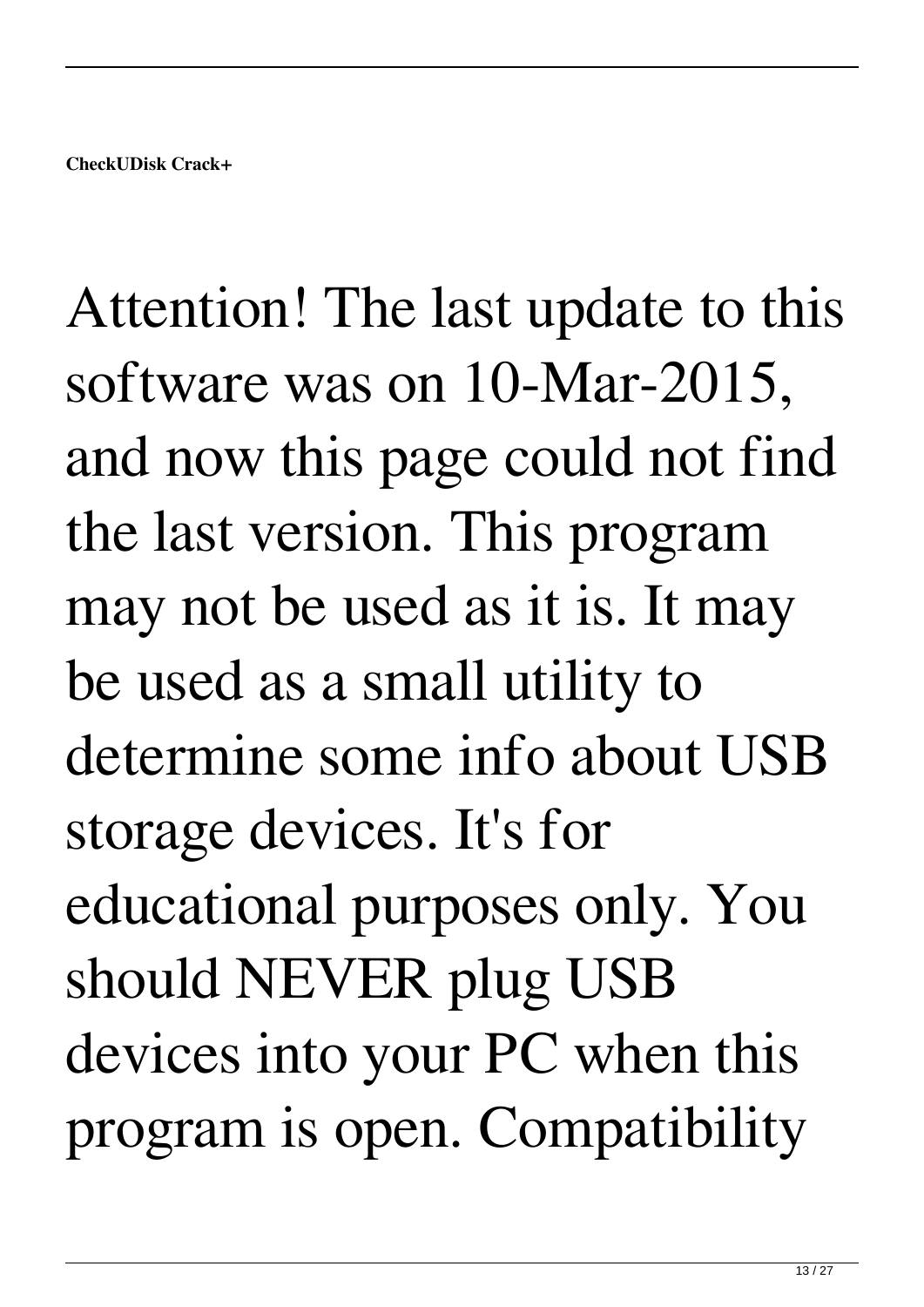with Windows 10: I think the program will work with windows 10, but I have not tested it on this version of windows. Free download. Is it safe? YES. CheckUDisk does not require any software installation, doesn't modify system files and is free of virus and adware. It doesn't contain any toolbar, hijacker, or any form of malware. What can I do with USB info viewer? USB info viewer is a small utility for viewing information about USB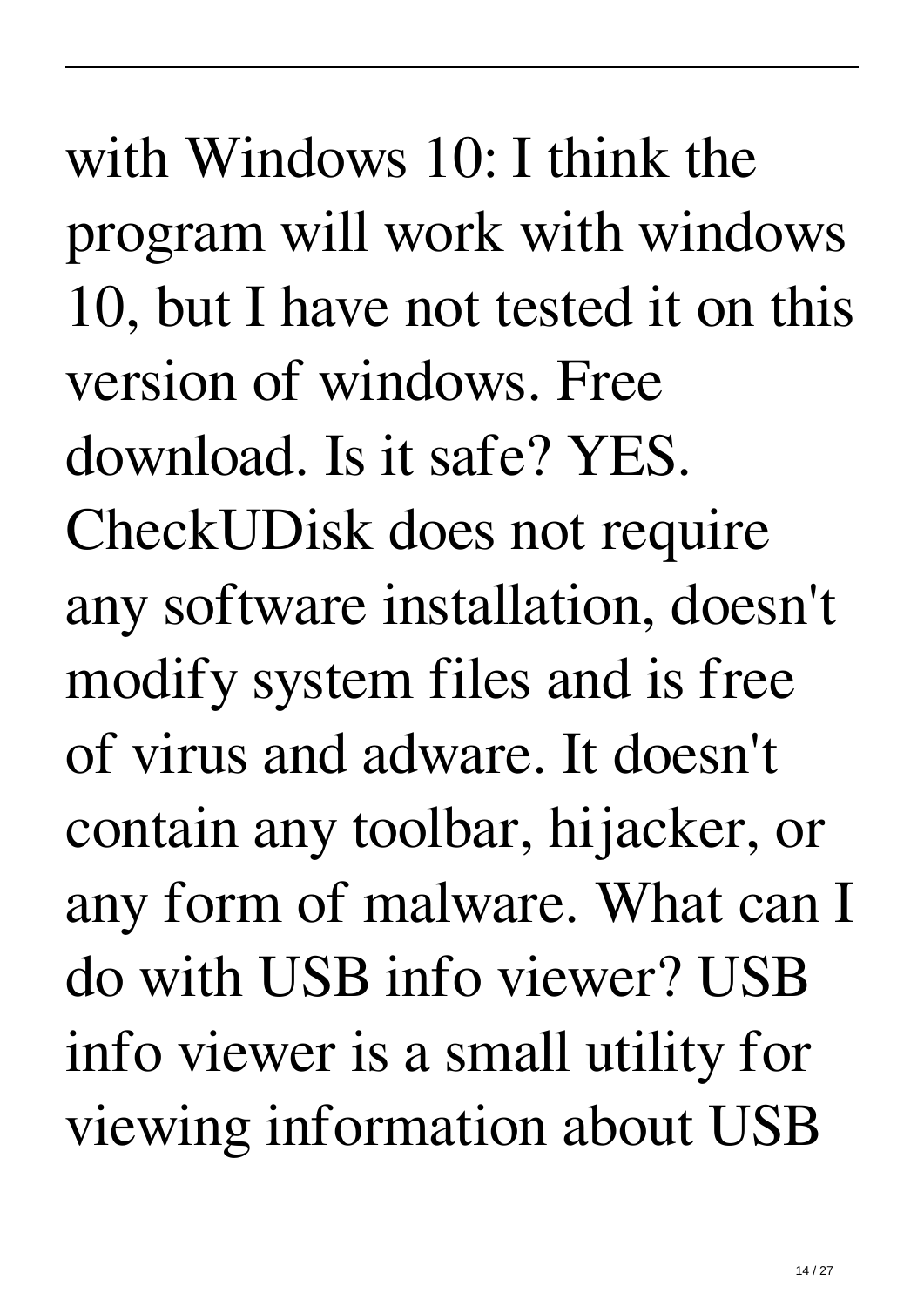storage devices. USB Device Viewer does not do anything else. It doesn't work as a scanner, a camera viewer, a printer viewer, a disc reader, a memory card viewer, an ebook viewer or as anything else. It is a small utility that shows you some info about USB storage devices. The program does not work on any of the other operating systems, as this is the only operating system it has been tested on. Some USB storage devices have hidden files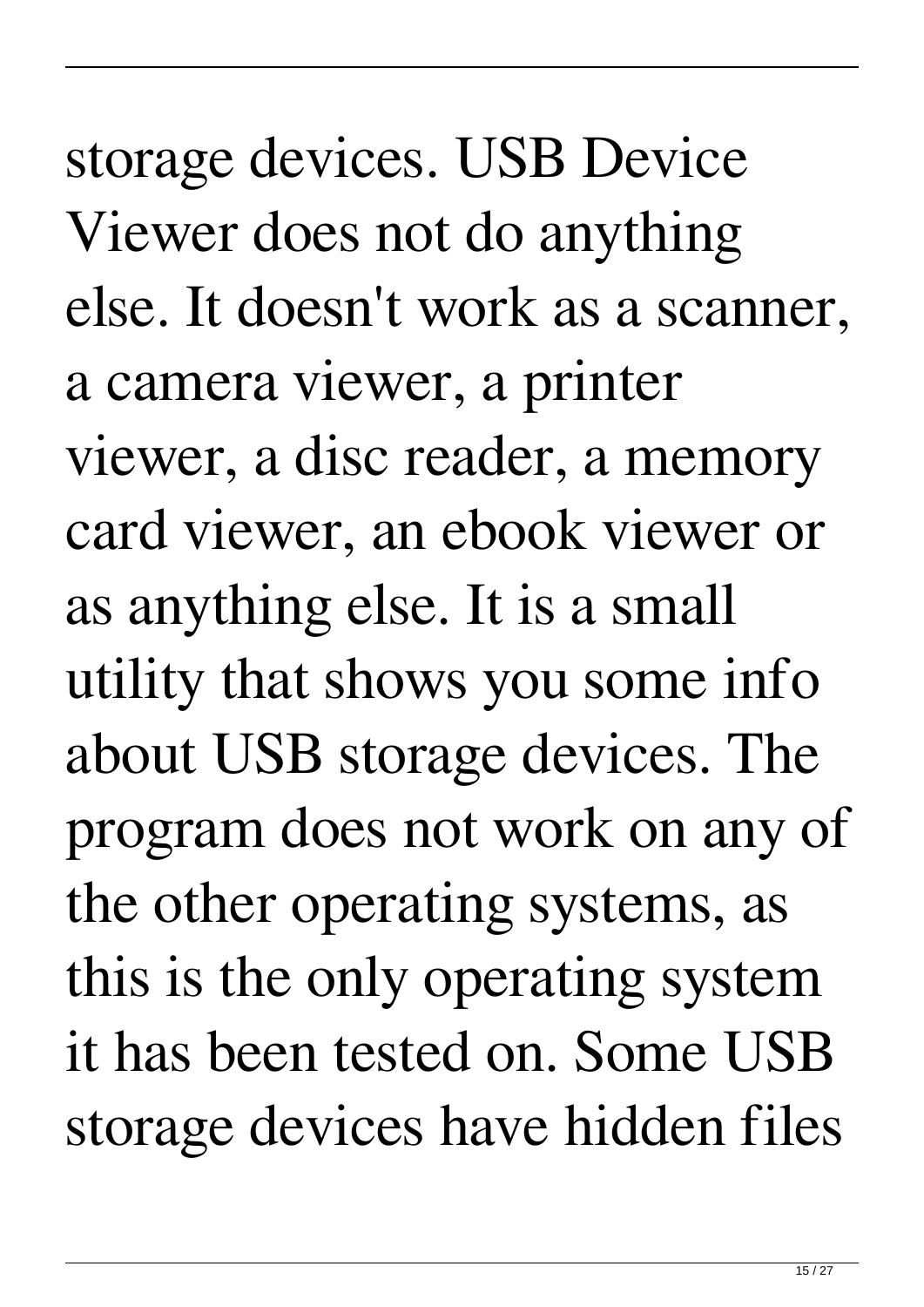inside that need to be accessed to get the rest of the info. Installing USB info viewer is not a tricky process. Just download it, extract and run it. I tried to open USB info viewer on a desktop computer with Windows 7, and it worked just fine. What can I do with USB info viewer? This small utility will show you a list of all your USB storage devices connected to your computer. It is more like a list of devices than a graphical interface, so you will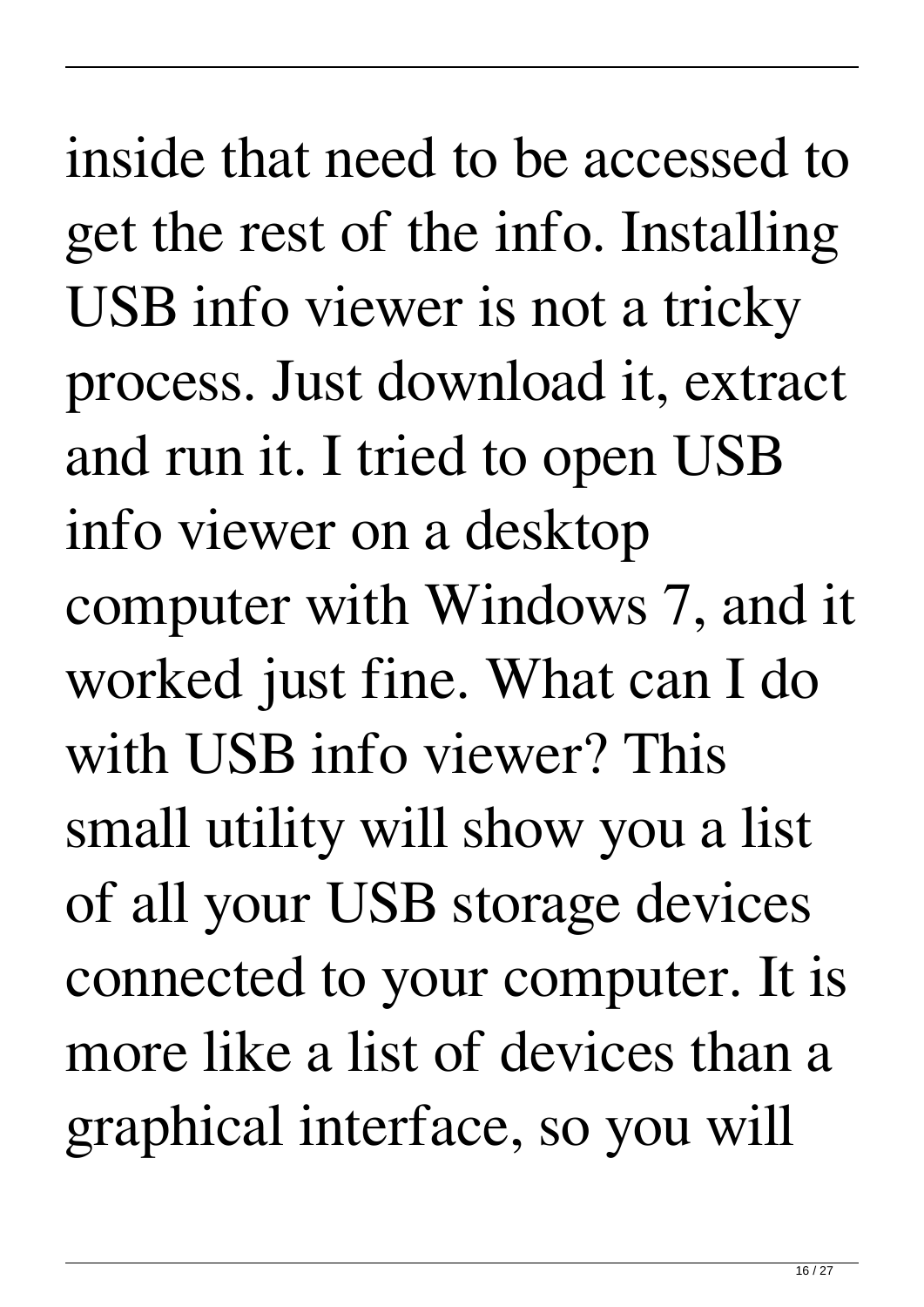have to see all the details of each entry to get any kind of detailed information. The info is easily copyable to the clipboard, and you can also open each entry in a separate window. You can easily copy and paste text from each of the windows to your document and use it for whatever you want. There is an option to unmount each of the entries, and it also unmounts any drives you happen to be on. You can eject any of the entries by right clicking on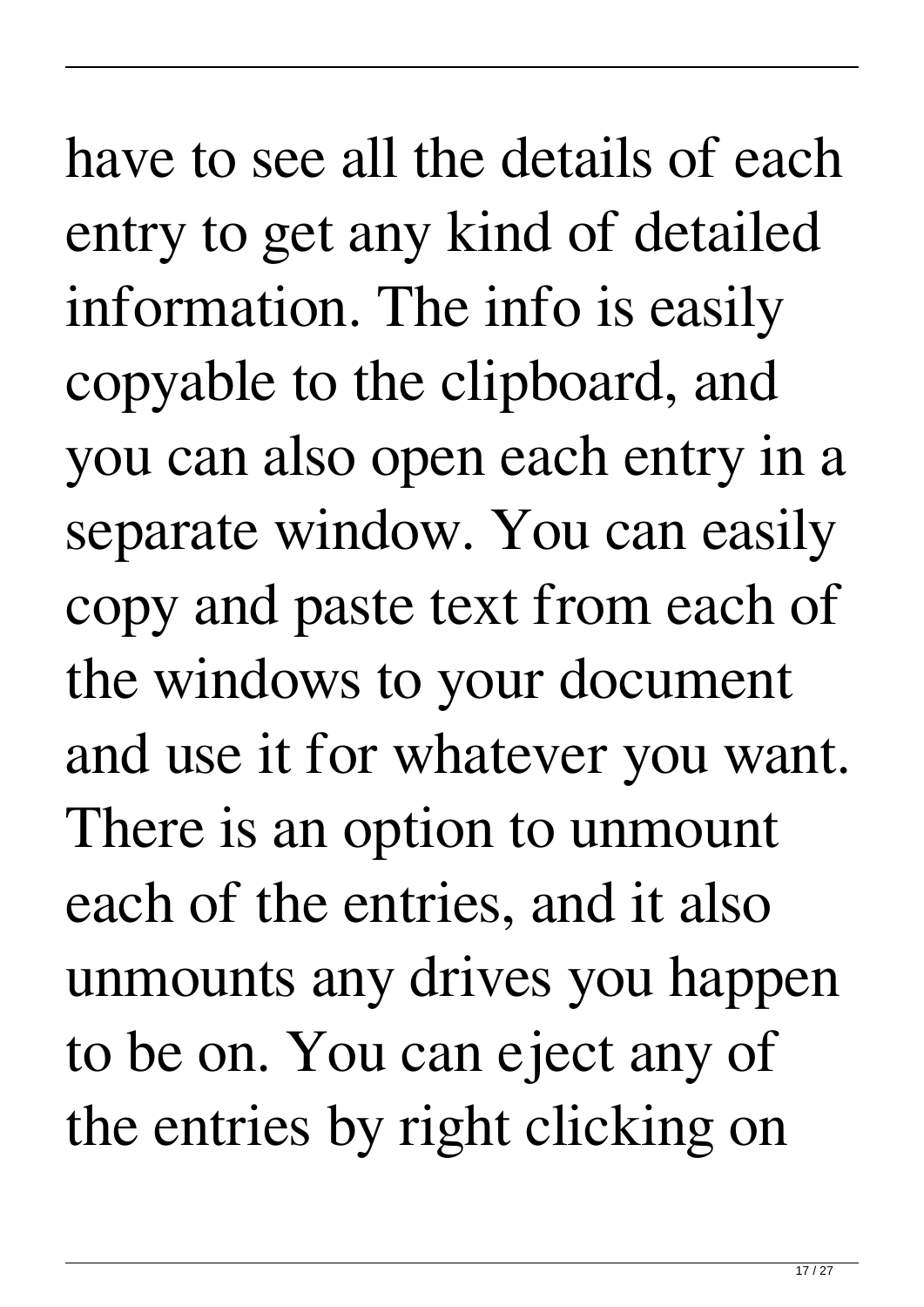### the icon. USB info viewer does

**What's New in the?**

USB information viewer is a simple and smart application to see USB device's details from all USB devices connected to your computer. This application can detect connected USB devices, read details and display details with their properties. You can choose to view USB device's details through hierarchical list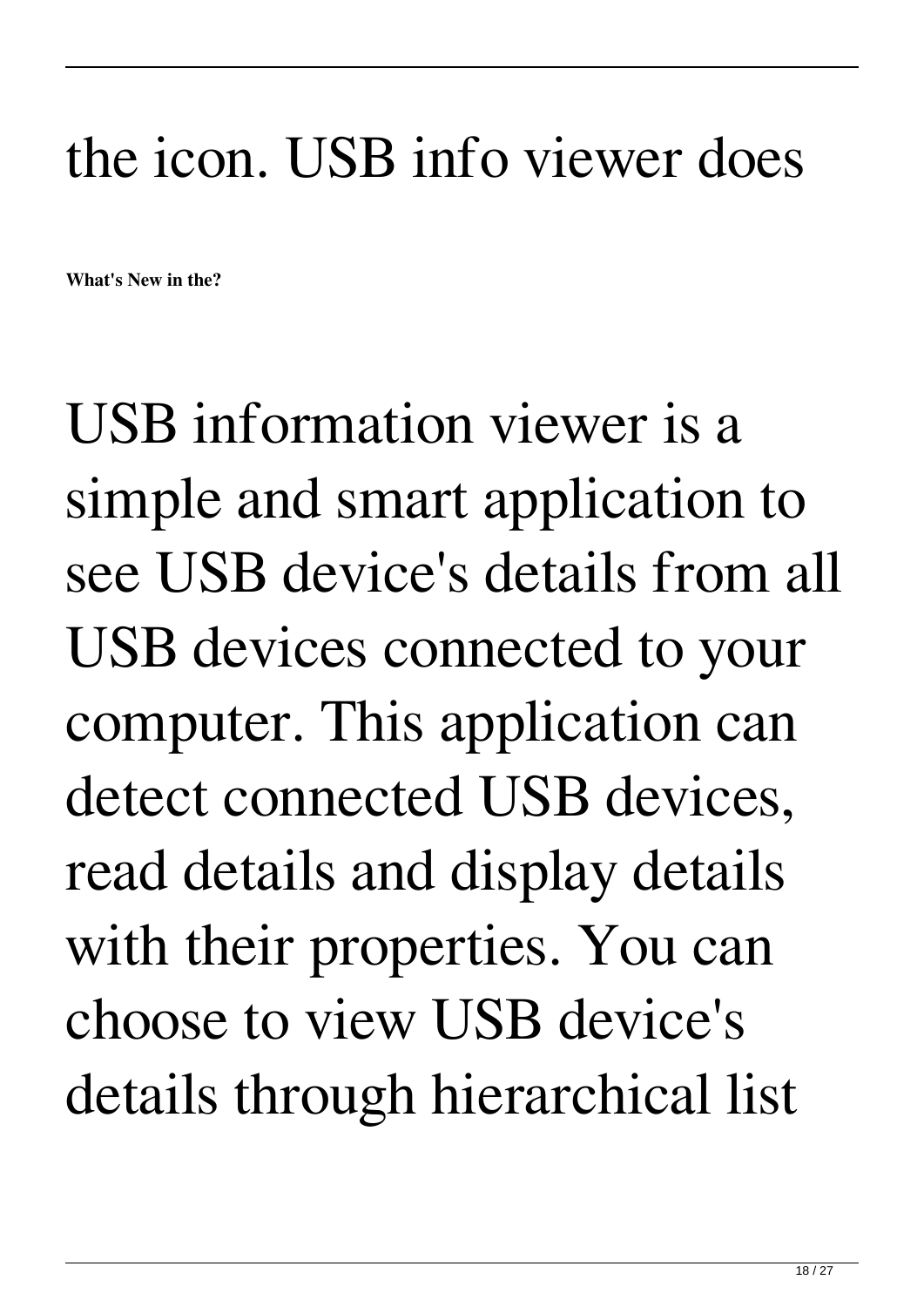view. You can also safely eject USB devices. It's light on system resources usage, and highly portable. Feature: 1. Easily view USB devices. 2. Easily view connected USB devices. 3. Safely eject USB devices. 4. View device's details, such as VID, PID, device's name, serial number. 5. View device's properties, such as power consumption, bus type, speed, hot plug detect and so on. Key Features: 1. Display USB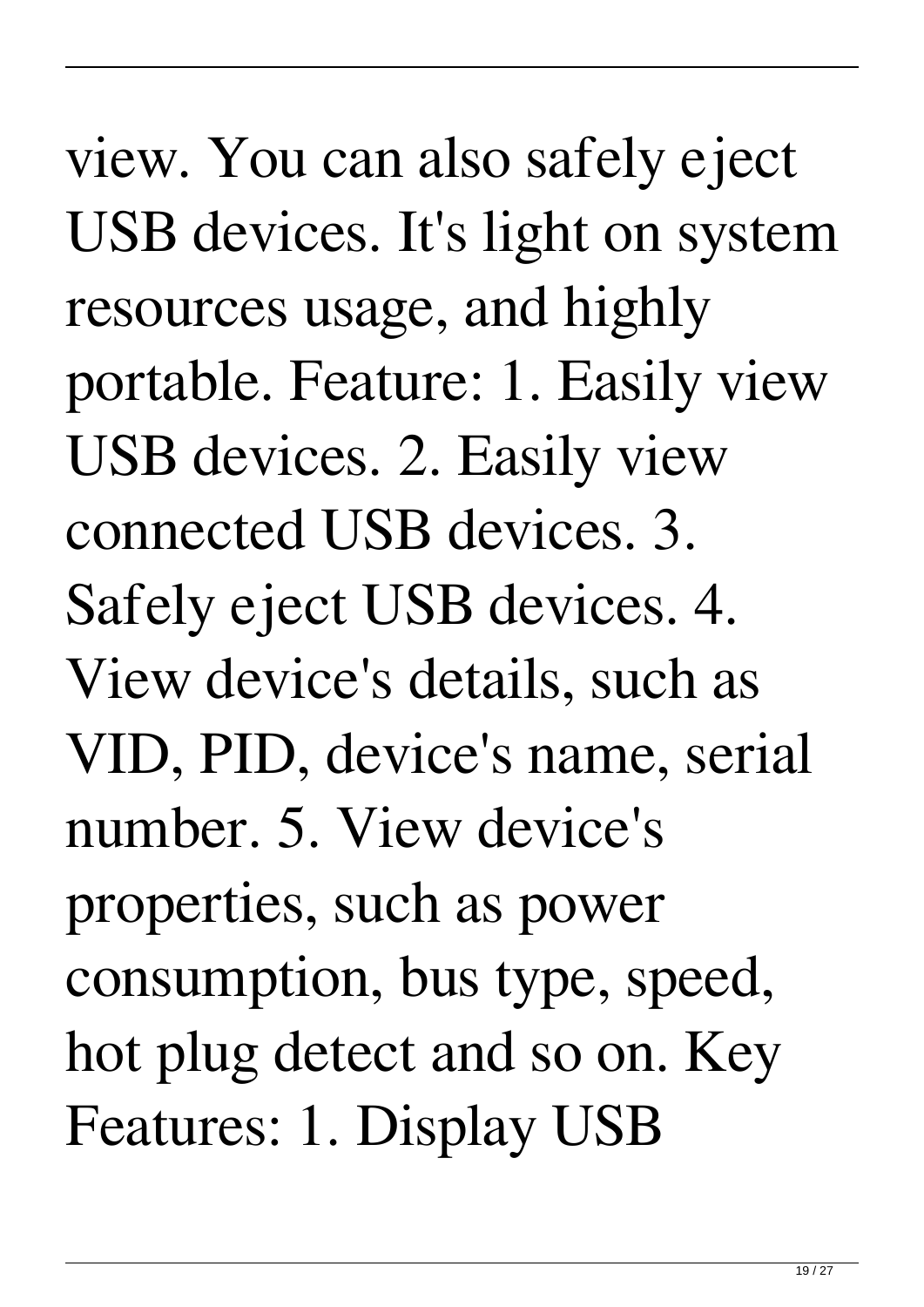device's information. 2. Detect connected USB devices. 3. Eject USB devices safely. 4. Display connected USB devices with their device name and serial number. 5. View connected USB devices with their device name, serial number and power consumption. Software name: CheckUDisk Website: Tags: usb info viewer, usb devices, usb devices manager, usb devices explorer, usb devices searcher, usb devices manager, usb devices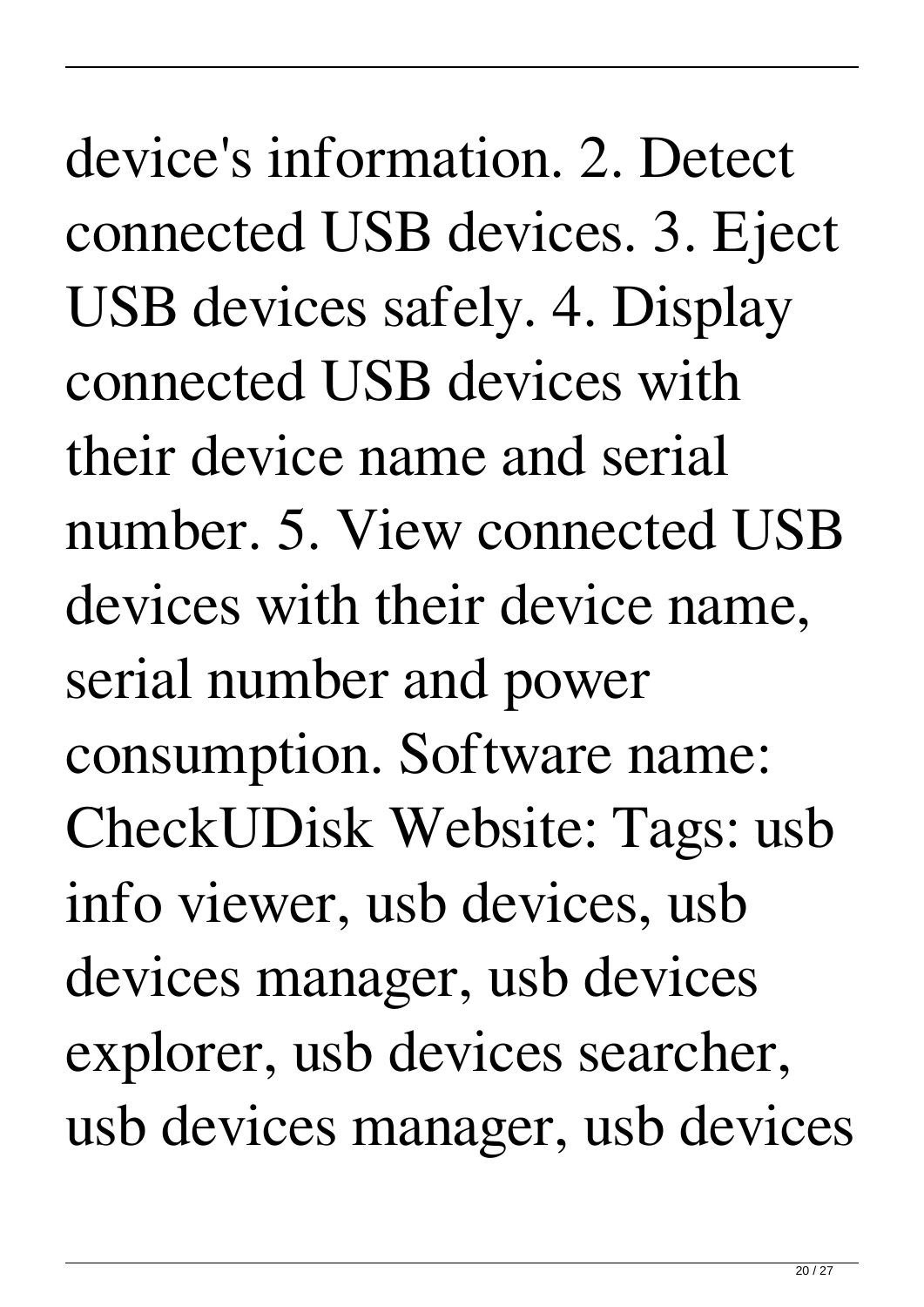manager, usb devices search, usb devices manager, usb devices searcher, usb devices driver, usb devices manager, usb device manager, usb device searcher, usb device searcher, usb devices searcher, usb devices searcher, usb devices information, usb device information, usb device manager, usb device information, usb device information, usb devices, usb device information, usb device information, usb devices, usb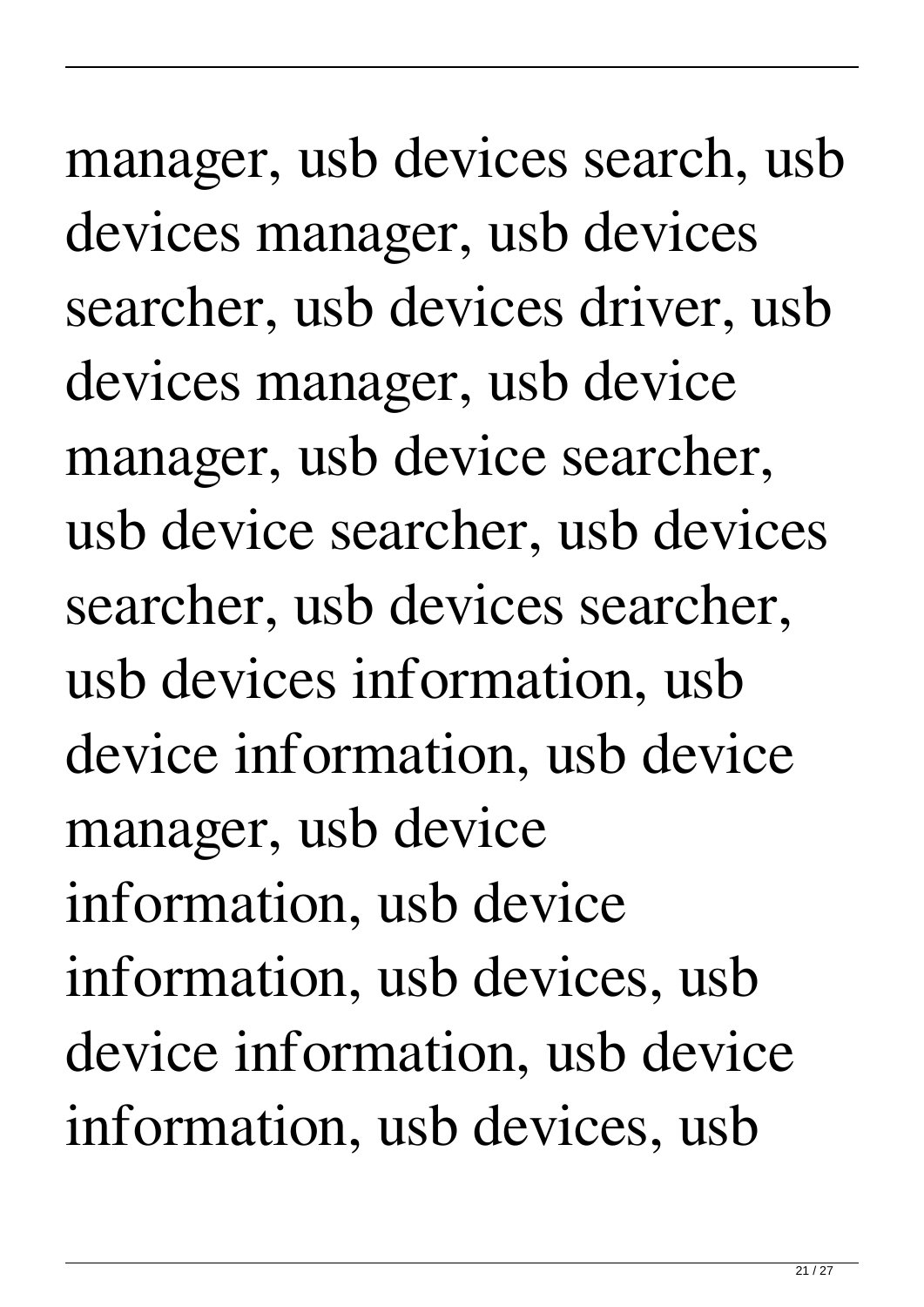devices information, usb devices information, usb devices searcher, usb devices information, usb device information, usb devices searcher, usb device information, usb device searcher, usb devices information, usb devices searcher, usb devices information, usb devices information, usb devices searcher, usb devices information, usb devices searcher, usb devices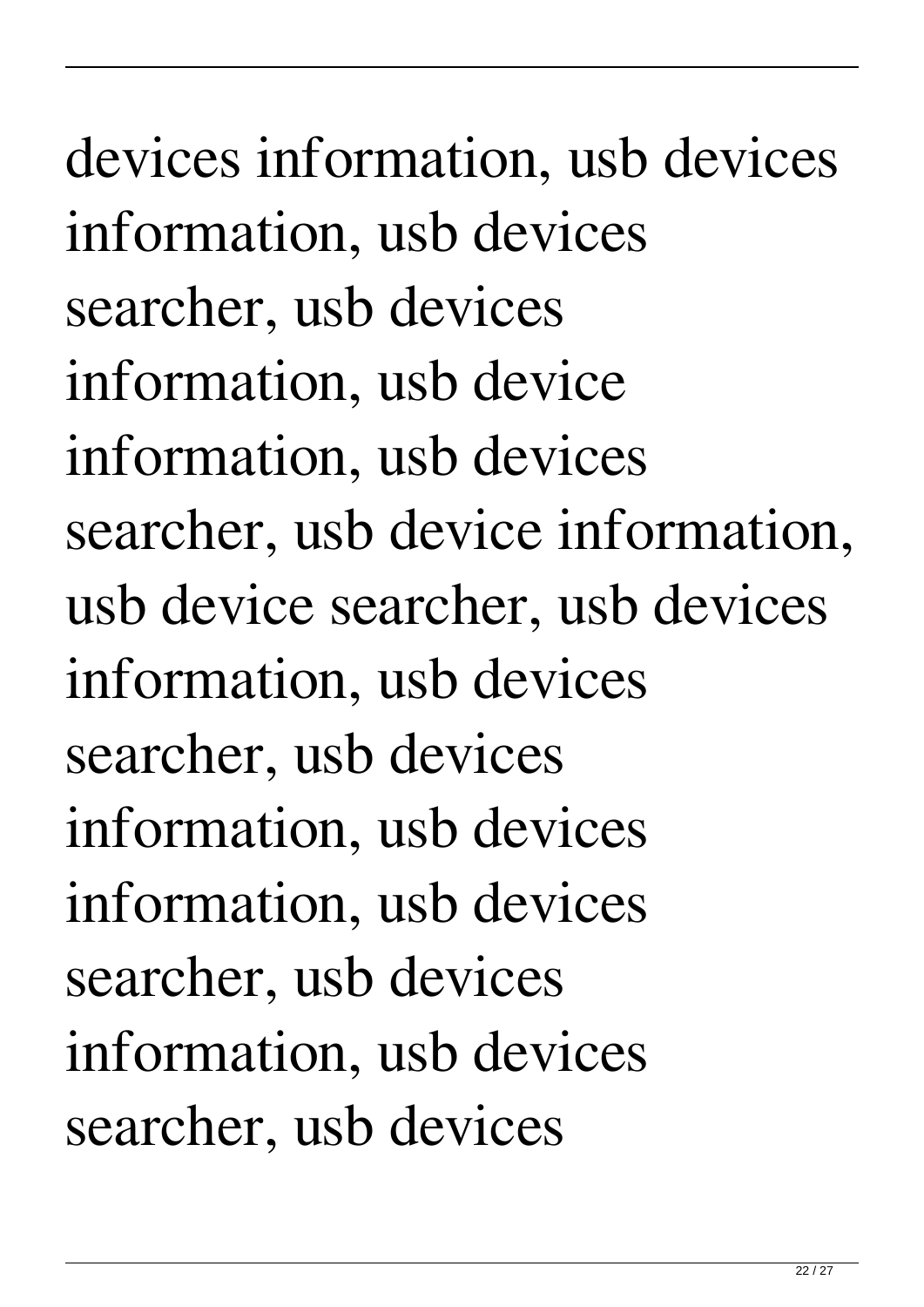# information, usb device searcher, usb devices information, usb device information, usb devices searcher, usb devices

information, usb device searcher, usb device searcher, usb devices information, usb device searcher, usb device searcher, usb devices information, usb device searcher, usb device information, usb devices, usb device information, usb device information, usb devices, usb devices information, usb devices information, usb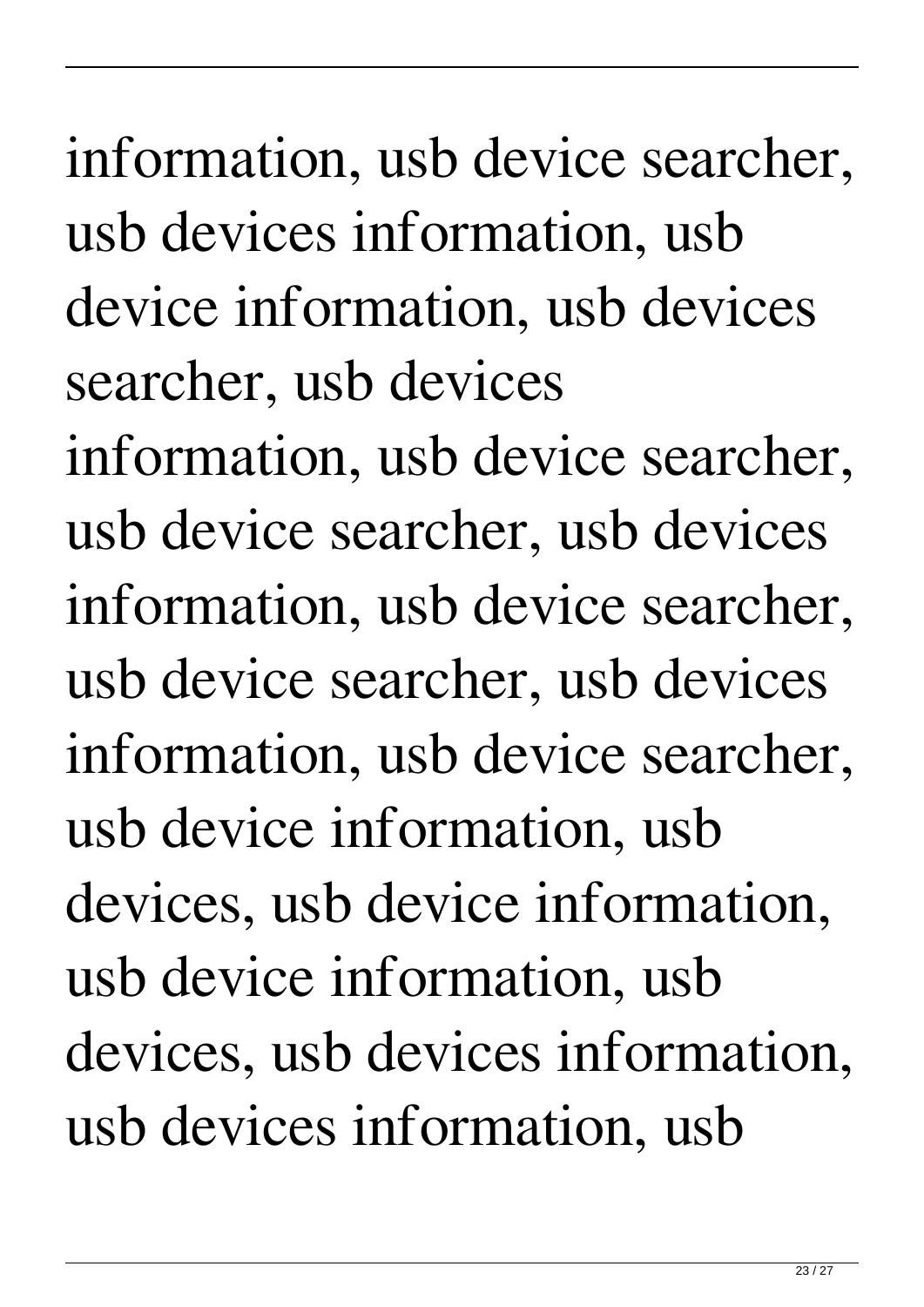devices information, usb devices information, usb devices information, usb devices information, usb devices information, usb device information, usb device information, usb devices information, usb devices information, usb devices information, usb device information, usb devices information, usb devices information, usb devices information, usb devices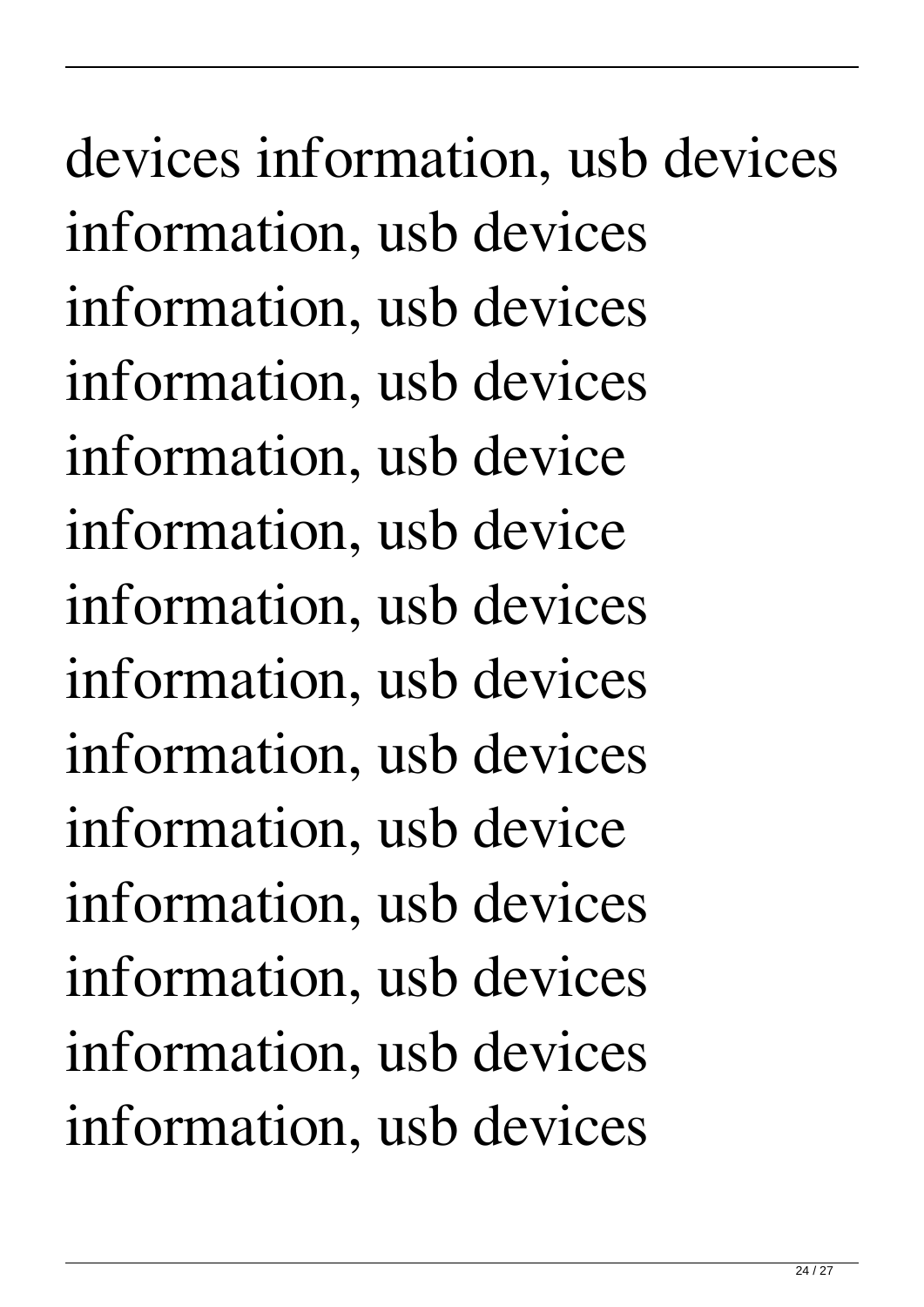### information, usb devices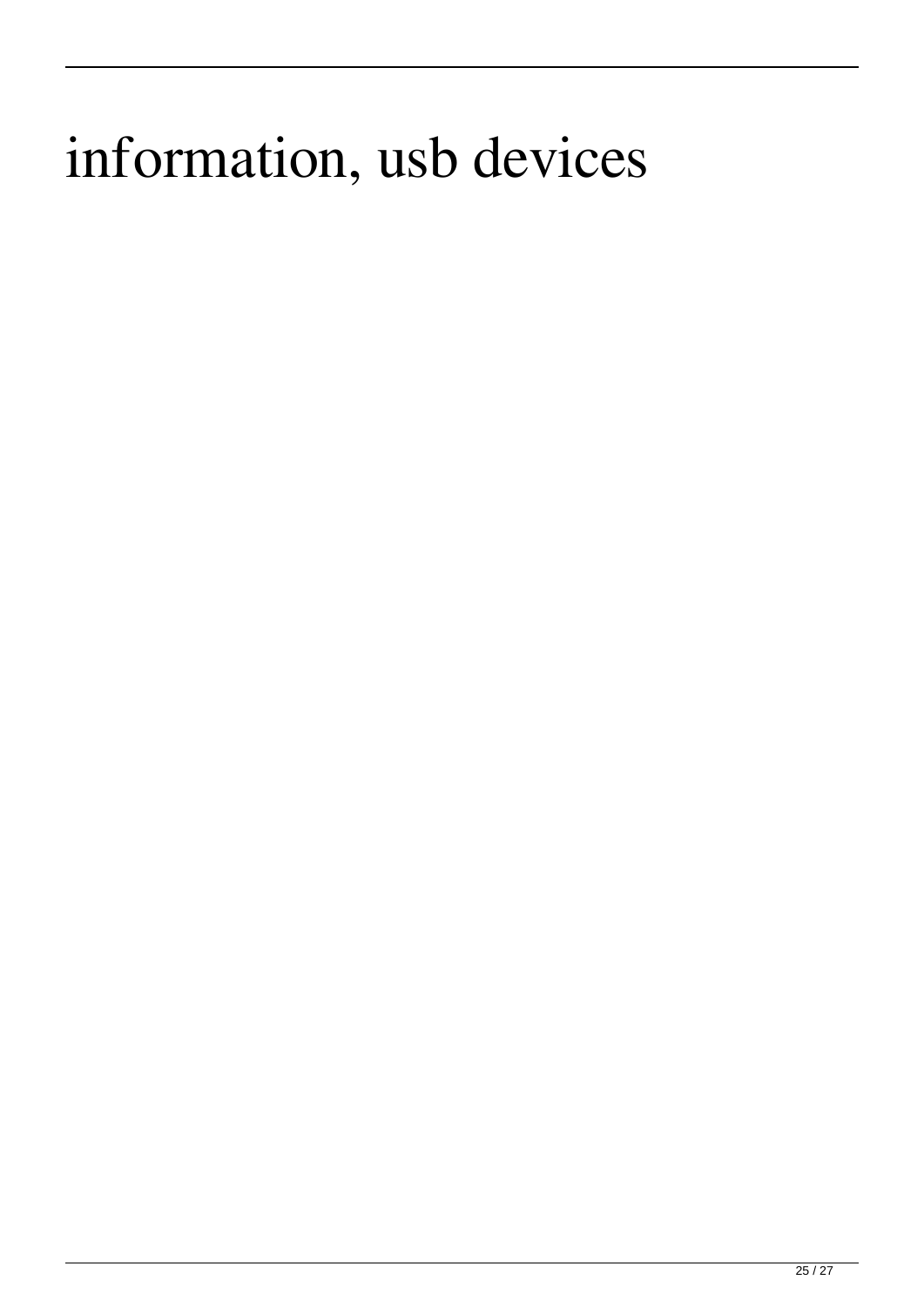Supported Operating Systems: Windows® XP, Vista, 7, 8, 8.1, 10 Minimum: Processor: Intel® Pentium® III 700 MHz (634 MHz with CPUID support) Memory: 256MB RAM Display: 128 MB (1.28 megapixels) or higher video card Network: Broadband Internet connection Sound: DirectX 9.0 compatible sound card with support for 3D audio Additional Notes: Internet